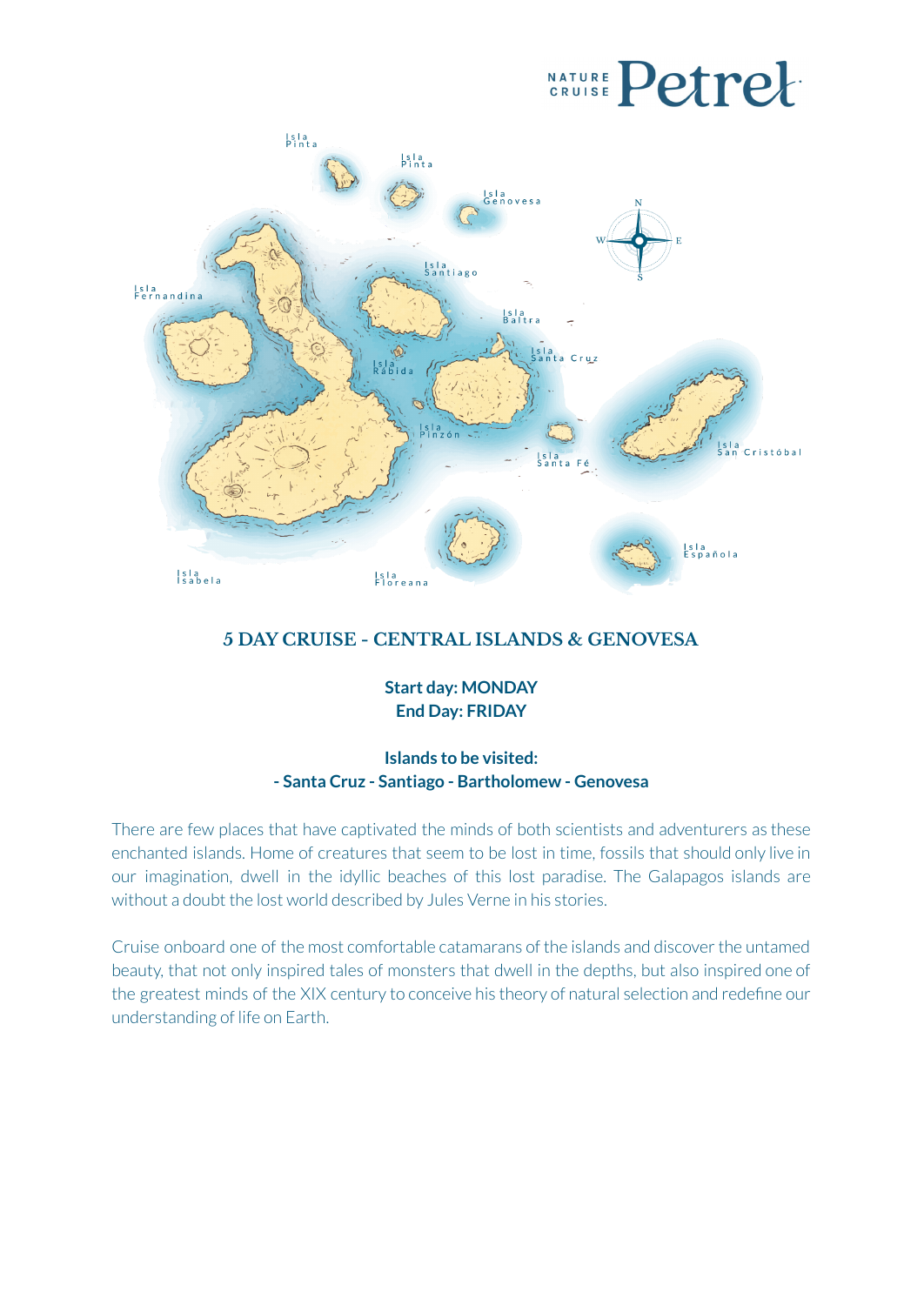

### **DAY 1 MONDAY**

*The Galapagos islands are full of surprises, from white sandy beaches with turquoise waters, to dense and beautiful cloud forests where life burstsinto a million colors.*

### **AM: Baltra Island- Arrival Landing type: Dry landing, comfortable walking shoes are recommended. Possible activities: Walking.**

Upon arrival, we clear the Galapagos National Park checkpoint. Customs agents check passports and the transit control card, after check in, we enter the islands (if you have not previously paid your Galapagos entrance fee you will be asked to pay on spot, payments are cash only: \$100 USD for adults and \$50 USD for children under 12 years of age. Please consult rates and conditions before your departure since rates may change without notice from the Galapagos authorities.)

We are welcomed by our naturalist guide and staff at the airport's exit, *please remember to collect your luggage from the belt.*

We take a short coach ride to the Itabaca channel pierto get on a small ferry across to Santa Cruz island, once here we transfer to our first destination, the Santa Cruz Highlands.

#### **PM: Santa Cruz Island - Highlands Landing type: Dry landing. Possible activities: Walking, comfortable walking shoes are recommended.**

The volcanoes present in Santa Cruz might be dormant, but their presence is still one of the defining features of the island. The highlands created by their presence are one of the most intriguing ecosystems of the islands. The elevation of the mountains creates a climatic phenomenon called garua, (an almost constant presence of light rain and fog). This combined with the lower temperatures of the highlands contrasted with its coasts have created a lush cloud forest that is the perfect environment for Galapagos tortoises, mockingbirds, bahama ducks, white-cheeked pintail ducks, Darwin finches and many others.

Our first visit on the Galapagos islands will be to a reserve in the highlands. Created in order to preserve these ecosystems, these private game reserves allow us to see the Galapagos tortoises in their natural habitat. A hike through the forest unveils some of the many wonders Galapagos has for its visitors

After our hike, we continue to the town of Puerto Ayora where our yacht is anchored and awaiting us.

Meals included: Lunch & Dinner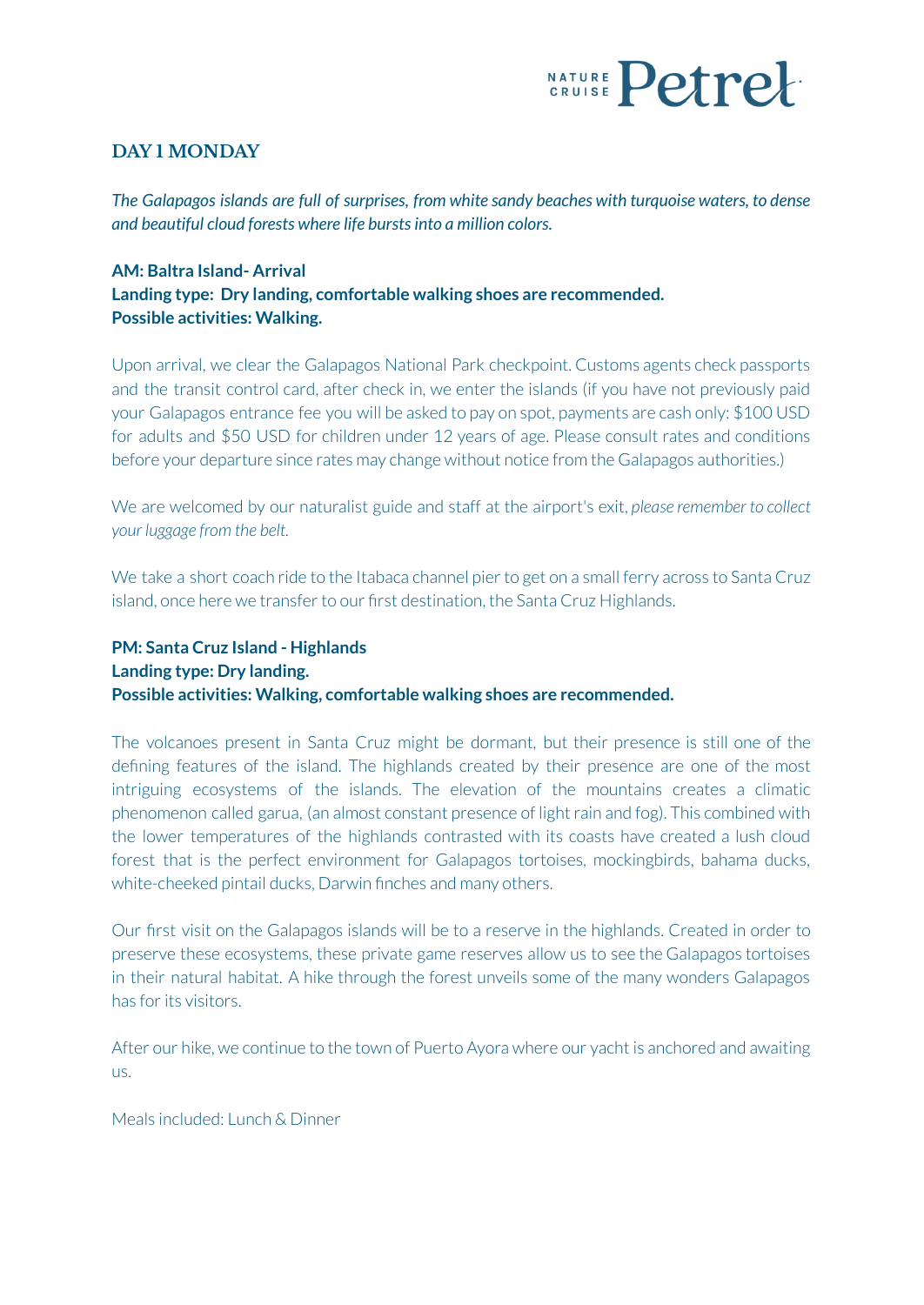## **NATURE Petre!**

### **Day 2 TUESDAY**

Be witness to the untamed force of nature, how rivers of lava once ran freely over the young surface of *the island creating mesmerizing patterns and shaping what is now one of the most beautiful places on earth.*

**AM: Santiago Island - Sullivan Bay Landing type: Dry Landing. Possible activities: Hiking, snorkeling, swimming.**

Early in the morning, we visit the Santiago Lava Fields on Sullivan Bay. We walk over dry rivers of lava and look at the hypnotic swirls of lava that have left their mark on the island's surface. A very curious formation of lava is present in Sullivan bay, the Pahoehoe lava: a ropelike pattern left by the cooling process of the melted rock. This moon-like landscape is a unique sight indeed. Sullivan Bay's lava fields are not the only attraction of the island, a beautiful beach with turquoise waters lays before you. Here you will be able to enjoy snorkeling in its tranquil waters and swim along schools of colorful fishes, where sometimes rays and penguins come along.

**PM: Bartholomew - Pinnacle Rock Landing type: Dry Landing. Possible activities: Hike, snorkeling, panga ride.**

A red sandy beach is ahead of us in Bartholomew Island, our afternoon stop. We disembark and take a staircase to a lookout point from where we see one of Galapagos most iconic landscapes, the Pinnacle Rock. Be ready for a spectacular photo session from the platform overlooking this iconic bay and its amazing scenery.

After our photoshoot, we prepare for some snorkeling at the bay. Pinnacle Rock is the perfect place to see the exuberant marine life of the Galapagos, the underwater formations have created intricate mazes, perfect for corals and fish to settle in and protect themselves from predators and marine currents. Bursting with a million colors, the underwater world of the Galapagos Islands is one of the most fascinating places you visit during your cruise of the Archipelago.

We return to our yacht for a relaxing afternoon and set sail to our next destination.

Meals included: Breakfast, Lunch & Dinner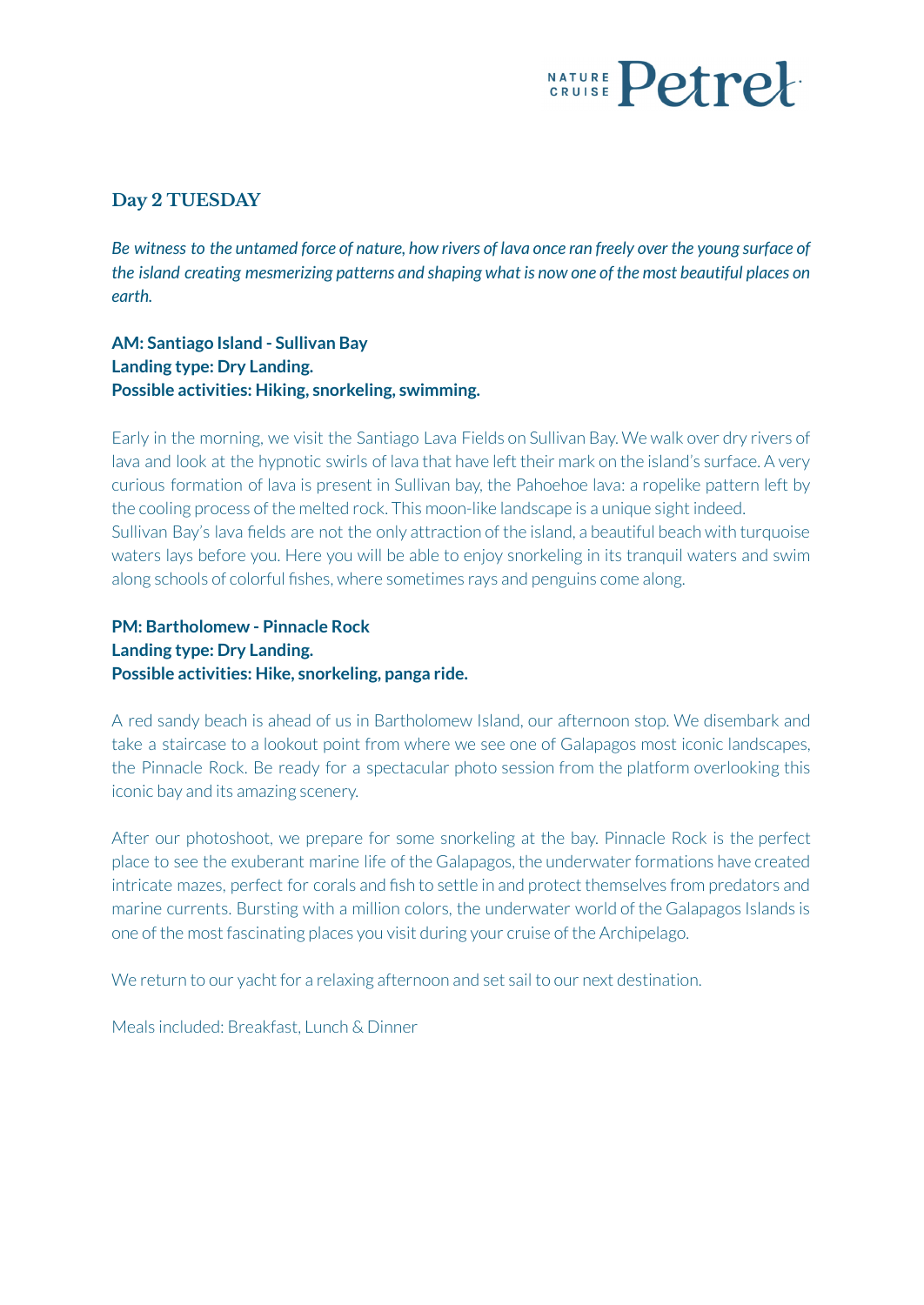## **CRUISE Petre**

#### **Day 3 WEDNESDAY**

*Located in the northern part of the Archipelago far away from human intervention, Genovesa is a safe haven for marine birds. A dream come true for all bird enthusiasts.*

**AM: Genovesa Island - Darwin Bay Landing type: Wet Landing. Possible activities: Snorkeling, walking, kayaking, panga ride.**

One of the most pristine islands in the archipelago, Genovesa is a sanctuary for many marine birds, especially for red-footed boobies whose largest colony is settled here. We disembark at Darwin Bay. From its white-sand beach we are able to spot nests of nazca bobbies, blue-footed boobies, and perching in the close by mangrove, red-footed boobies. We walk following a trail that brings us deep into the island to an amazing lookout from where we will be able to appreciate the astounding beauty of Genovesa.

After gazing at the magnificent cliffs of the island, and the quiet Pacific Ocean that surrounds it, we head back to the yacht and set sail to our next destination.

### **PM: Genovesa Island - El Barranco, Prince Phillip's Steps Landing type: Dry Landing. Possible activities: Hiking, comfortable walking shoes are recommended.**

At first, the ravine that rises before our eyes seems to be an insurmountable obstacle, but a close exploration on board the pangas reveals a series of steps within the ravine that lead to the top of this magnificent formation. We will climb these steps as Prince Phillip did when he visited the islands in 1965. The steps take us to a trail that leads to a palo santo forest. During our hike, we are able to see the nesting sites for boobies and other bird species.

After our hike we return to the yacht and enjoy the comfort of the facilities onboard

Meals included: Breakfast, Lunch & Dinner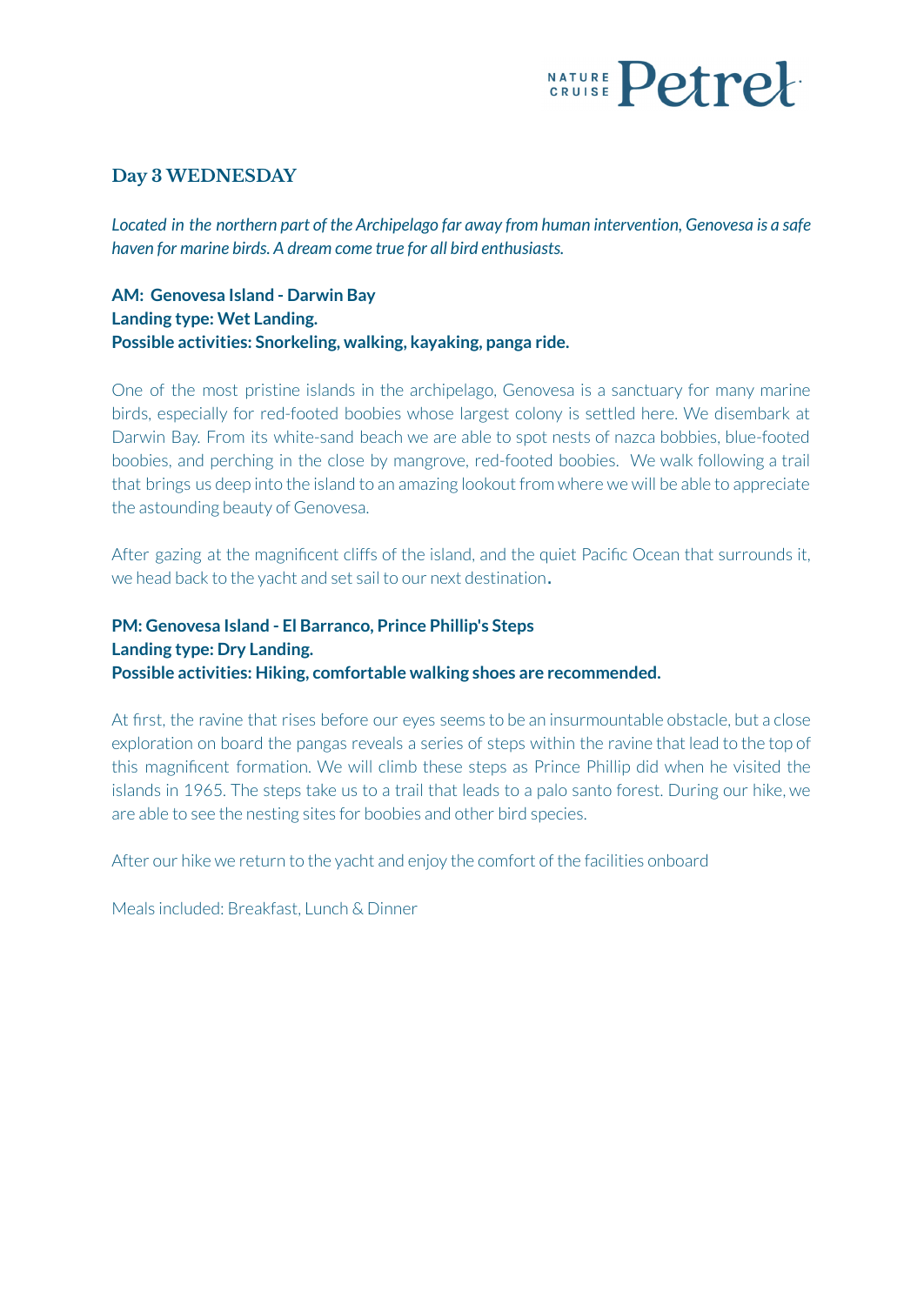

#### **Day 4 THURSDAY**

*A beautiful white-sand beach is ready to welcome you to Santiago Island. Be ready to cross over natural bridges and discover the abode of the Galapagosfurseal.*

**AM: Santiago Island- Puerto Egas Landing type: Wet Landing. Possible activities: Hike, snorkeling.**

After disembarking at Puerto Egas, you notice in the horizon an old abandoned building. This building was once part of a salt mining undertaking by Humberto Egas, hence the name of the port. Nowadays, some rusty equipment and ruins are all that remain from this early attempt to colonize Santiago (James) Island.

We disembark and start the adventure walking from the black sands of Puerto Egas to the volcanic formations known as the grottos. Small ponds that have formed over the years are now home for sea lions, marine iguanas, and the unusual Galapagos fur seal. At first glance they are not very different from sea lions, the keen eyesight of your guide will help you to spot the difference between these two species.

After our hike we return to our yacht to enjoy a delicious lunch and to get ready for our next visit.

### **PM: Santiago Island - Espumilla Beach, Buccaneer's Cove Landing type: Wet Landing. Possible activities: Snorkeling, swimming, panga ride.**

In the afternoon we disembark on the small beach of Espumilla, named after the white foam that forms at its shore. This paradisiacal beach gives us the opportunity to snorkel in turquoise waters surrounded by colorful fishes and swim along the magnificent green marine turtles. Espumilla is one of the predicted nesting sites for the green marine turtles, so we might be able to spot their nests. Be observant and pay close attention to your guide, you could take a unique memory back home.

Our next destination is Buccaneer's cove. An anchorage point for some of the fiercest pirates of the Pacific Ocean, this protected cove was the perfect place for buccaneers to resupply their ships. We snorkel in this cove and discover the underwater world that is hidden below. We return to the vacht and prepare for our last day.

Meals included: Breakfast, Lunch & Dinner